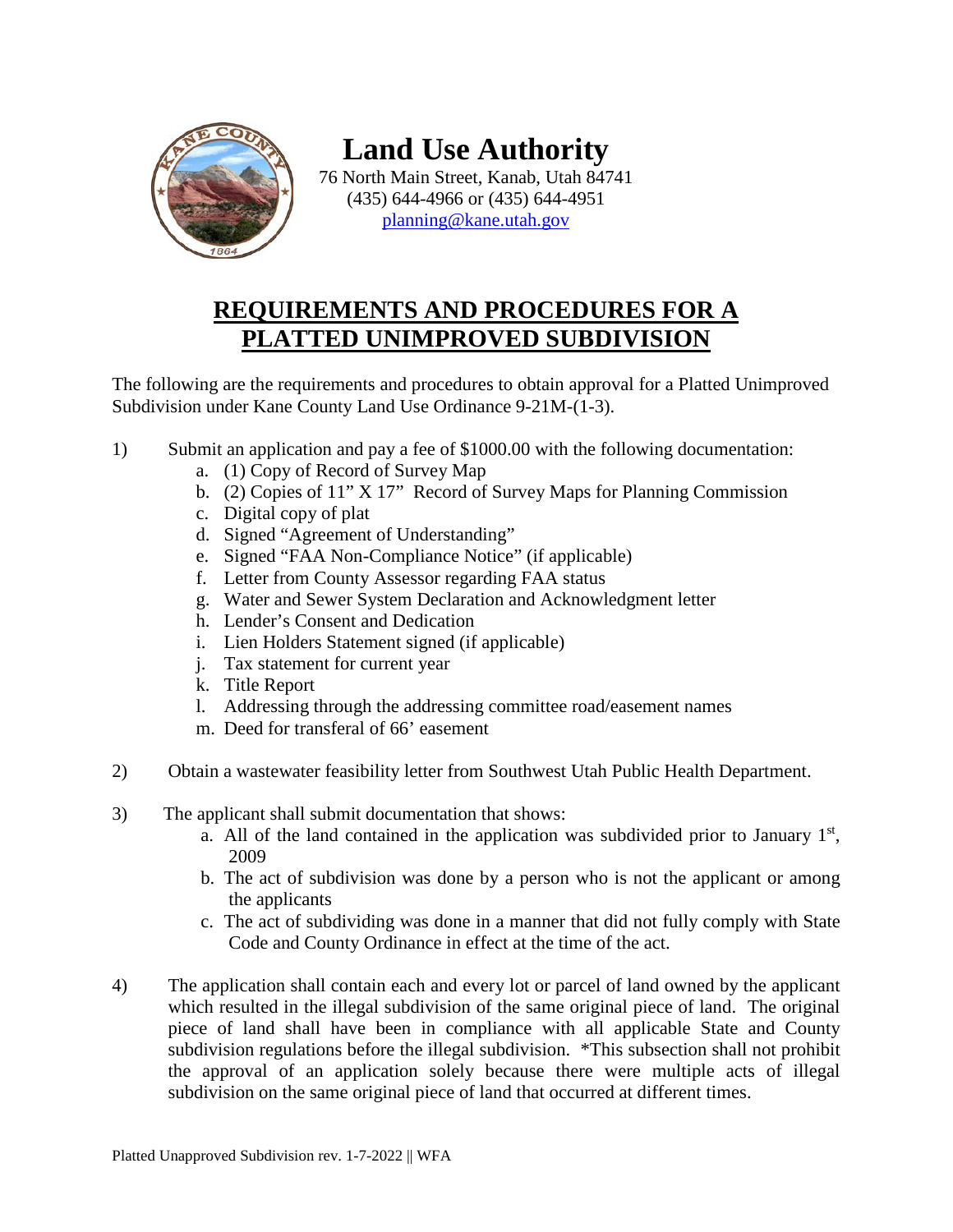- 5) The application shall not include any portion of land previously approved under Kane County Land Use Ordinance 9-21(K-M), or that is part of an approved platted subdivision as shown by the records in the County Recorder's Office.
- 6) Each lot or parcel in the application shall be accessible by a minimum 66' dedicated easement or right-of-way (9-21M-3E(3).
- 7) The plat shall have a name for the subdivision that includes the words "Platted Unimproved Subdivision" which is distinct from all other recorded subdivisions in the County Recorder's Office.
- 8) The size, shape and location of the proposed lots as shown on the proposed plat may be different than the size, shape and location of the land as it was illegally subdivided prior to January  $1<sup>st</sup>$ , 2009, except that no lot shall be reduced in size if it is already smaller than ten acres and no lot shall be reduced to a size smaller than ten acres. Furthermore, the total number of proposed lots on the plat may be the same or less but shall not be greater than the number of lots created by the act of illegal subdivision prior to January  $1<sup>st</sup>$ , 2009.
- 9) The application shall be consistent with the Kane County General Plan.
- 10) Each existing easement (either by dedication or by prescriptive use) providing access to surrounding subservient properties shall be preserved and dedicated on the plat. Upon permission from the owner of the subservient lot, these existing easements may be realigned.
- 11) Any public right-of-way or utility easement (either by dedication or by prescriptive use) existing on the land contained in the application shall be preserved and dedicated on the plat.
- 12) Each existing and newly created 66 foot access road or easement shall have a name for address purposes that is distinct from other road or easement names located in Kane County as approved by the Address Administrator.
- 13) Submit application no later than 21 days prior to the monthly Planning Commission/Land Use Authority meeting.
- 14) The Land Use Administrator will conduct a review of the application and submit the Plat to the County Engineer for review. You will be notified of any problems with the application.
- 15) After the application has been approved by the Land Use Administrator and the County Engineer it will be scheduled on the next regular meeting of the County Land Use Authority for review and recommendation to the County Commission. It is highly recommended that the applicant or their authorized agent be present at the Land Use Authority meeting. Telephonic appearance is acceptable if prior arrangements are made.
- 16) After the Land Use Authority makes their recommendation the application will be forwarded to the County Commission for final review and approval at their next regularly scheduled meeting
- 17) If approved the Plat will be signed by all the appropriate parties and then will be ready for recording.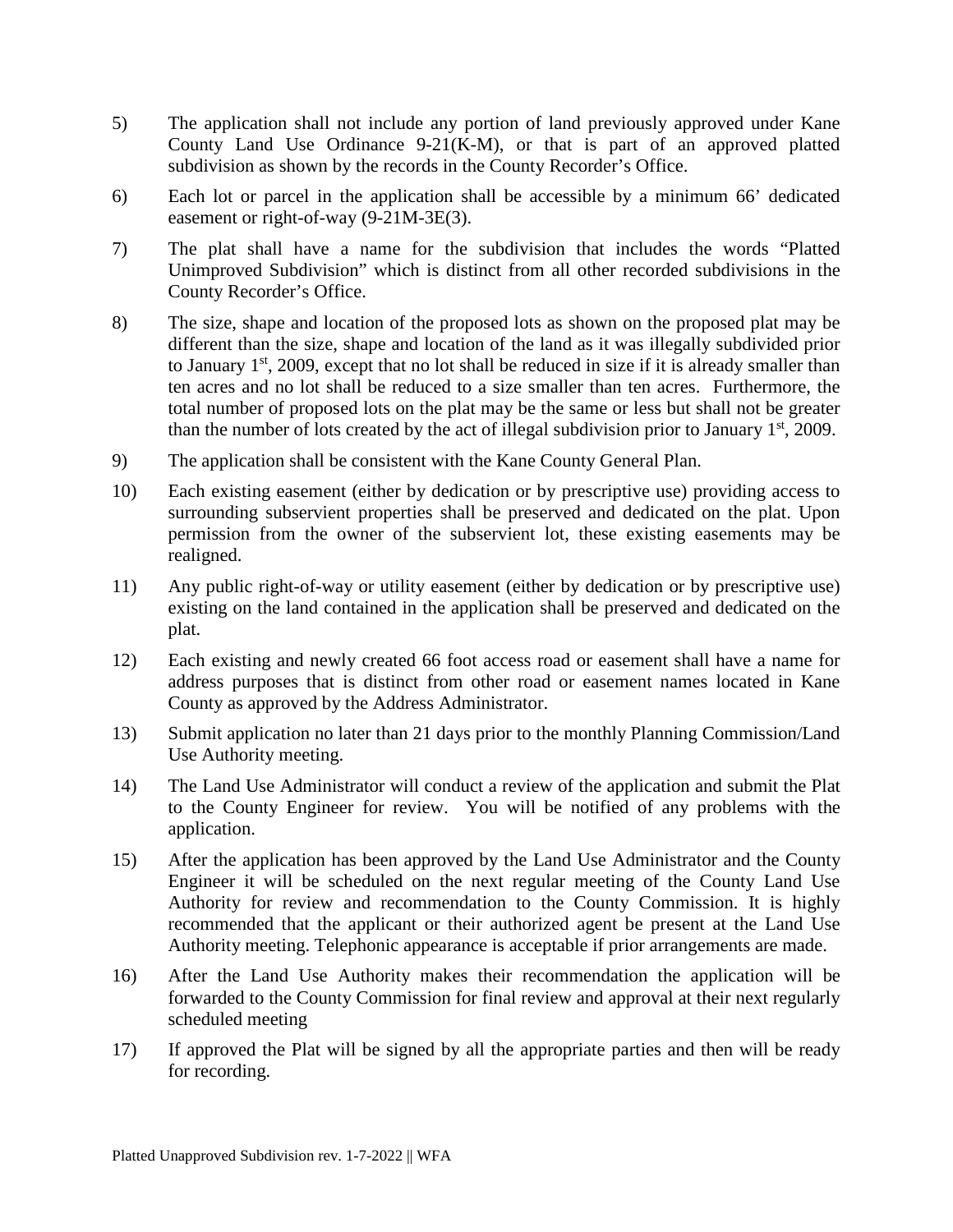- 18) A Platted Unimproved Subdivision with a recorded approved plat shall be considered in compliance with the land use ordinance as of the date of recording.
- 19) A building permit shall not be denied on the basis that a lot or parcel is part of a Platted Unimproved Subdivision, approved under this Article.
- 20) A lot or parcel approved under this Article shall not be restricted from being sold or offered for sale under KCLUO 9-21A-(1-6) and 9-21B-(1-4).

#### **\*Incomplete applications will be returned.**

**\*Application must be received in office 21 days prior to the scheduled Land Use Authority Meeting.**

**\*Fee is non-refundable after engineer's review.**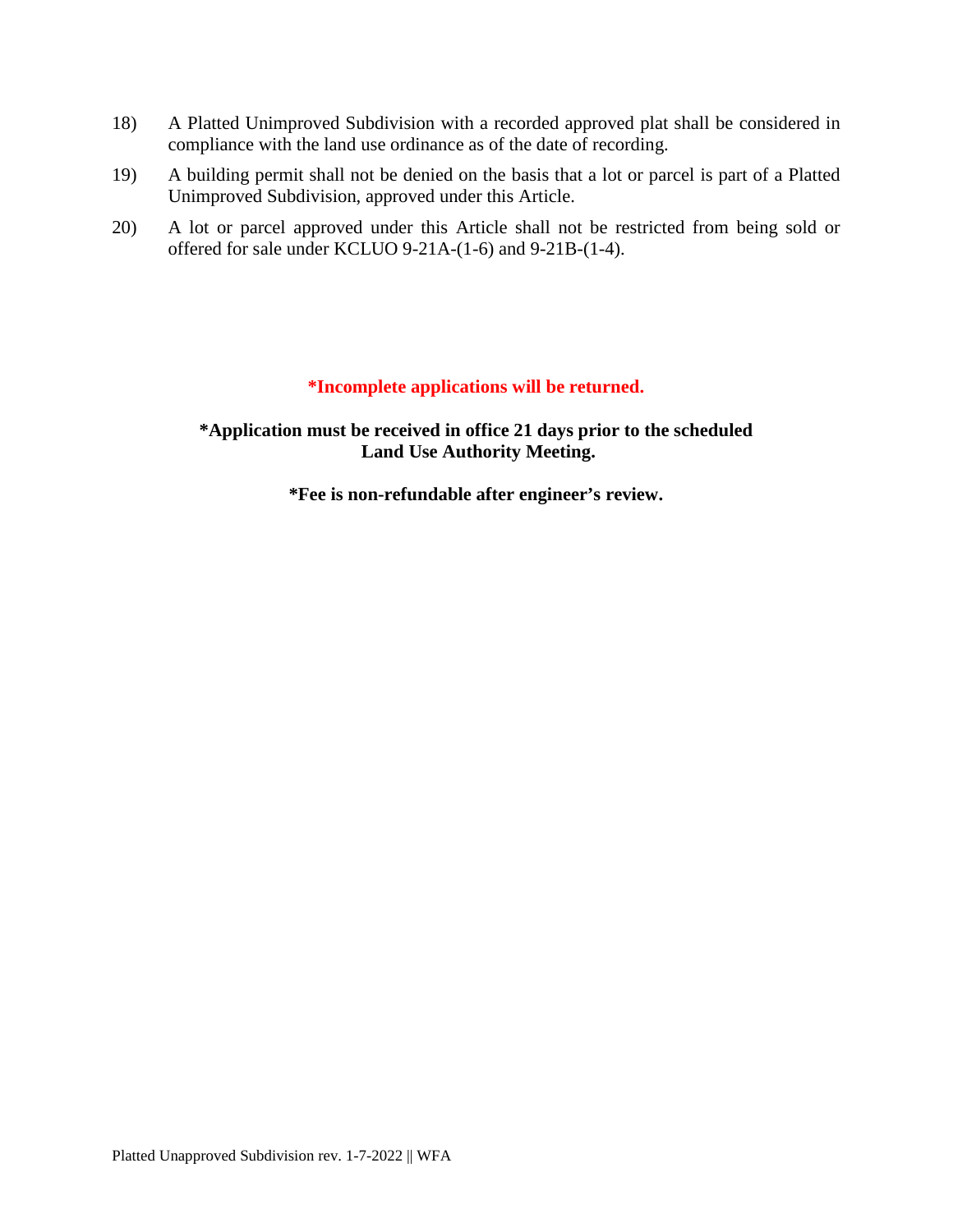

**Land Use Authority** 76 North Main Street, Kanab, Utah 84741 (435) 644-4966 or (435) 644-4951 [planning@kane.utah.gov](mailto:planning@kane.utah.gov)

# **PLATTED UNIMPROVED SUBDIVISION Application Fee \$500**

**\*In the event additional engineering costs are accrued by the County related to a specific project, the project applicant will be responsible for all additional engineering fees. (KCLUO 9-1-14)**

|                                                                                                                                                                        |      | Minimum Lot Size            |      |
|------------------------------------------------------------------------------------------------------------------------------------------------------------------------|------|-----------------------------|------|
| Will the parcels divided by this platted unimproved land be used for anything other than agricultural<br>uses under the FAA definitions of Utah State Code? Yes □ No □ |      |                             |      |
|                                                                                                                                                                        |      |                             |      |
| I HEREBY CERTIFY THE ABOVE INFORMATION TO BE TRUE AND ACCURATE:                                                                                                        |      |                             |      |
| <b>Signature of Property Owner</b>                                                                                                                                     | Date | Signature of Property Owner | Date |
| <b>Planning Commission Action:</b>                                                                                                                                     |      |                             |      |
| $\Box$ Approved $\Box$ Denied                                                                                                                                          |      |                             |      |
| <b>Planning Commission</b>                                                                                                                                             |      |                             |      |
|                                                                                                                                                                        |      |                             |      |

Platted Unapproved Subdivision rev. 1-7-2022 || WFA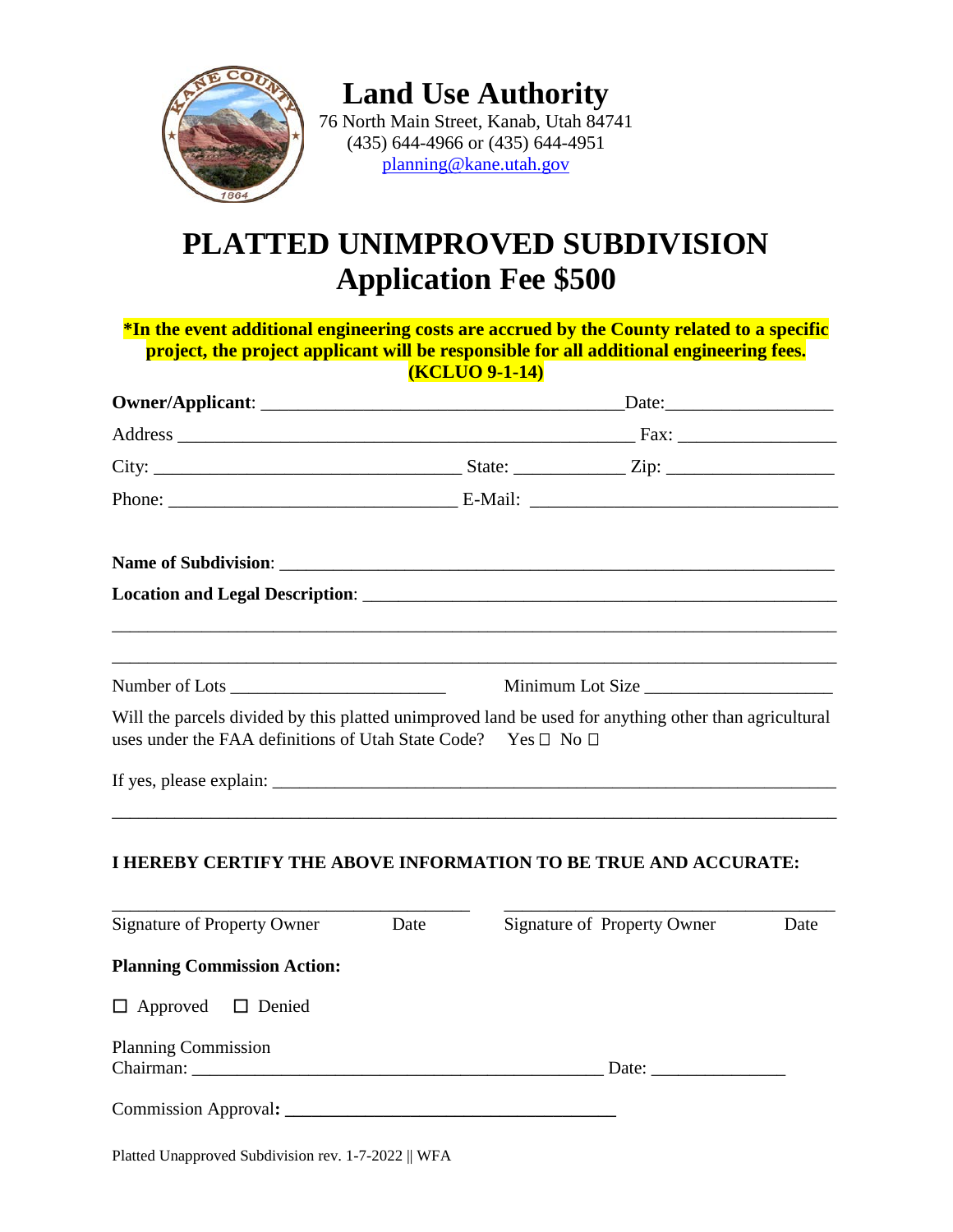## **Land Use Administrator Use Only:**

Existing Zone\_\_\_\_\_\_\_\_\_\_\_\_\_\_\_\_\_ Zone Change Required: Y N General Plan Compliance: Y N Previously Divided under Article K: Y N Land Use Ordinance Compliance: Y N **Engineer Review:** Record of Survey Map: Approved Denied Easements: Approved Denied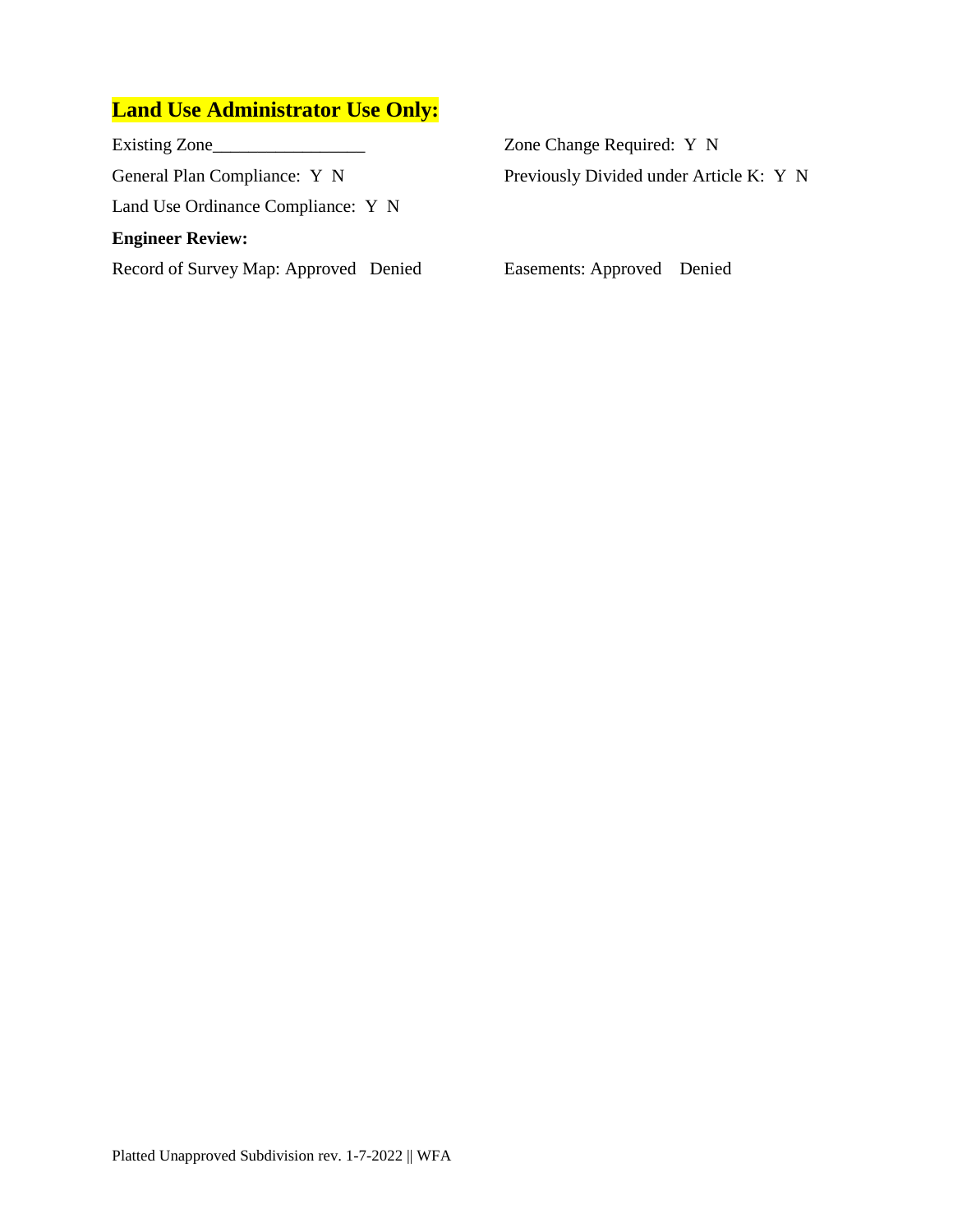### **AGREEMENT OF UNDERSTANDING**

STATE OF UTAH ) :ss COUNTY OF KANE )

I, \_\_\_\_\_\_\_\_\_\_\_\_\_\_\_\_\_\_\_\_\_\_\_\_\_\_\_\_, the applicant of a platted unimproved subdivision named \_\_\_\_\_\_\_\_\_\_\_\_\_\_\_\_\_\_\_\_\_\_\_\_\_\_\_, hereby agree and take notice that under Kane County Land Use Ordinance 9-21K-2B-7(a-d) in unincorporated areas of the County, **dedicated roads will not be accepted, paved or maintained by the County, until the subdivision complies with Articles A through J of Chapter 21 of the Kane County Land Use Ordinance.**

Date: \_\_\_\_\_\_\_\_\_\_\_\_\_\_\_\_\_\_\_\_\_\_\_\_\_\_\_\_

Signature:

Printed Name: \_\_\_\_\_\_\_\_\_\_\_\_\_\_\_\_\_\_\_\_\_\_\_\_\_\_\_\_\_\_\_\_\_\_\_\_\_\_\_\_\_

#### **NOTARY STATEMENT**

State of Utah § County of \_\_\_\_\_\_\_\_\_\_\_\_

On this \_\_\_\_day of \_\_\_\_\_\_\_\_\_\_\_\_\_\_\_ in the year \_\_\_\_\_\_ before me, \_\_\_\_\_\_\_\_\_\_\_\_\_\_\_ personally appeared \_\_\_\_\_\_\_\_\_\_\_\_\_\_\_\_\_\_\_\_\_\_\_\_\_\_\_, proved to me through satisfactory evidence of identification, to be the person whose name is signed on the preceding or attached document in my presence.

Notary Signature

\_\_\_\_\_\_\_\_\_\_\_\_\_\_\_\_\_\_\_\_\_\_\_\_\_\_\_\_\_\_\_\_\_\_\_\_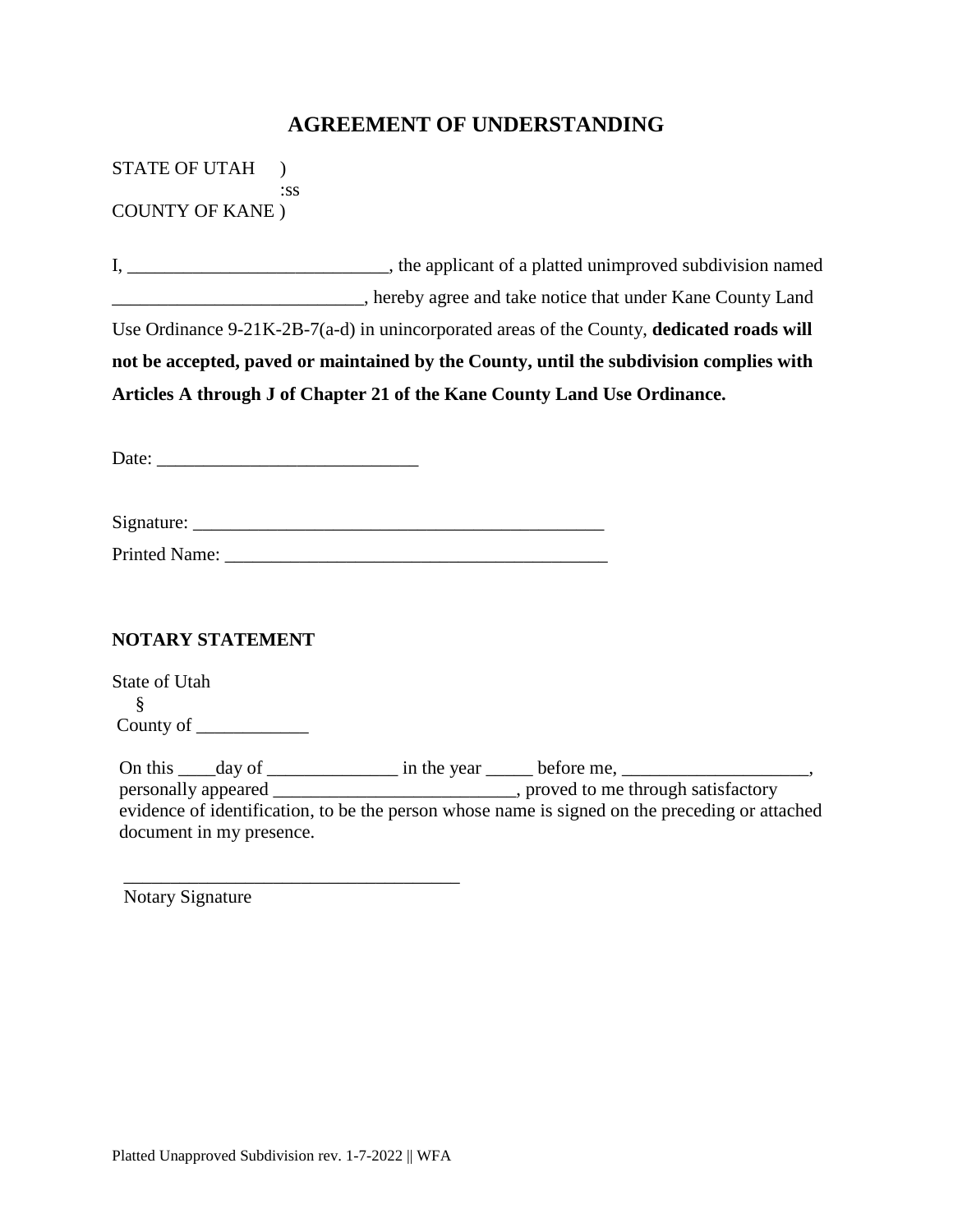### **FAA NON-COMPLIANCE NOTICE**

STATE OF UTAH ) :ss COUNTY OF KANE )

I, \_\_\_\_\_\_\_\_\_\_\_\_\_\_\_\_\_\_\_\_\_\_\_\_\_\_\_\_, the applicant of a platted unimproved subdivision named \_\_\_\_\_\_\_\_\_\_\_\_\_\_\_\_\_\_\_\_\_\_\_\_\_\_\_\_\_\_\_\_, hereby state and affirm that this proposed subdivision currently qualifies for land in agricultural use under Utah State Code 59-2-502 (FAA) and is only used for agricultural purposes as defined by the above mentioned statute. **I further state and affirm that the proposed subdivision is not used and will not be used for any nonagricultural purpose as defined by the above mentioned statute. I agree and take notice that under Kane County Land Use Ordinance 9-21K-2H(1-2), after my application for subdivision is approved, if the land is later used for a non-agricultural purpose, as defined under Utah State Code 59-2-502, the county shall, require the subdivision to comply with Articles A-J of Chapter 21 of the Kane County Land Use Ordinance, per Utah State Code 17-27a-605(1)(3).**

Date:

Signature: \_\_\_\_\_\_\_\_\_\_\_\_\_\_\_\_\_\_\_\_\_\_\_\_\_\_\_\_\_\_\_\_\_\_\_\_\_\_\_\_\_\_\_\_\_\_\_\_\_

Printed Name: \_\_\_\_\_\_\_\_\_\_\_\_\_\_\_\_\_\_\_\_\_\_\_\_\_\_\_\_\_\_\_\_\_\_\_\_\_\_\_\_\_\_\_\_\_\_

#### **NOTARY STATEMENT**

State of Utah § County of

On this \_\_\_\_day of \_\_\_\_\_\_\_\_\_\_\_\_\_\_\_\_\_\_\_ in the year \_\_\_\_\_\_\_\_ before me, \_\_\_\_\_\_\_\_\_ personally appeared \_\_\_\_\_\_\_\_\_\_\_\_\_\_\_\_\_\_\_\_\_\_\_\_\_\_, proved to me through satisfactory evidence of identification, to be the person whose name is signed on the preceding or attached document in my presence.

Notary Signature

\_\_\_\_\_\_\_\_\_\_\_\_\_\_\_\_\_\_\_\_\_\_\_\_\_\_\_\_\_\_\_\_\_\_\_\_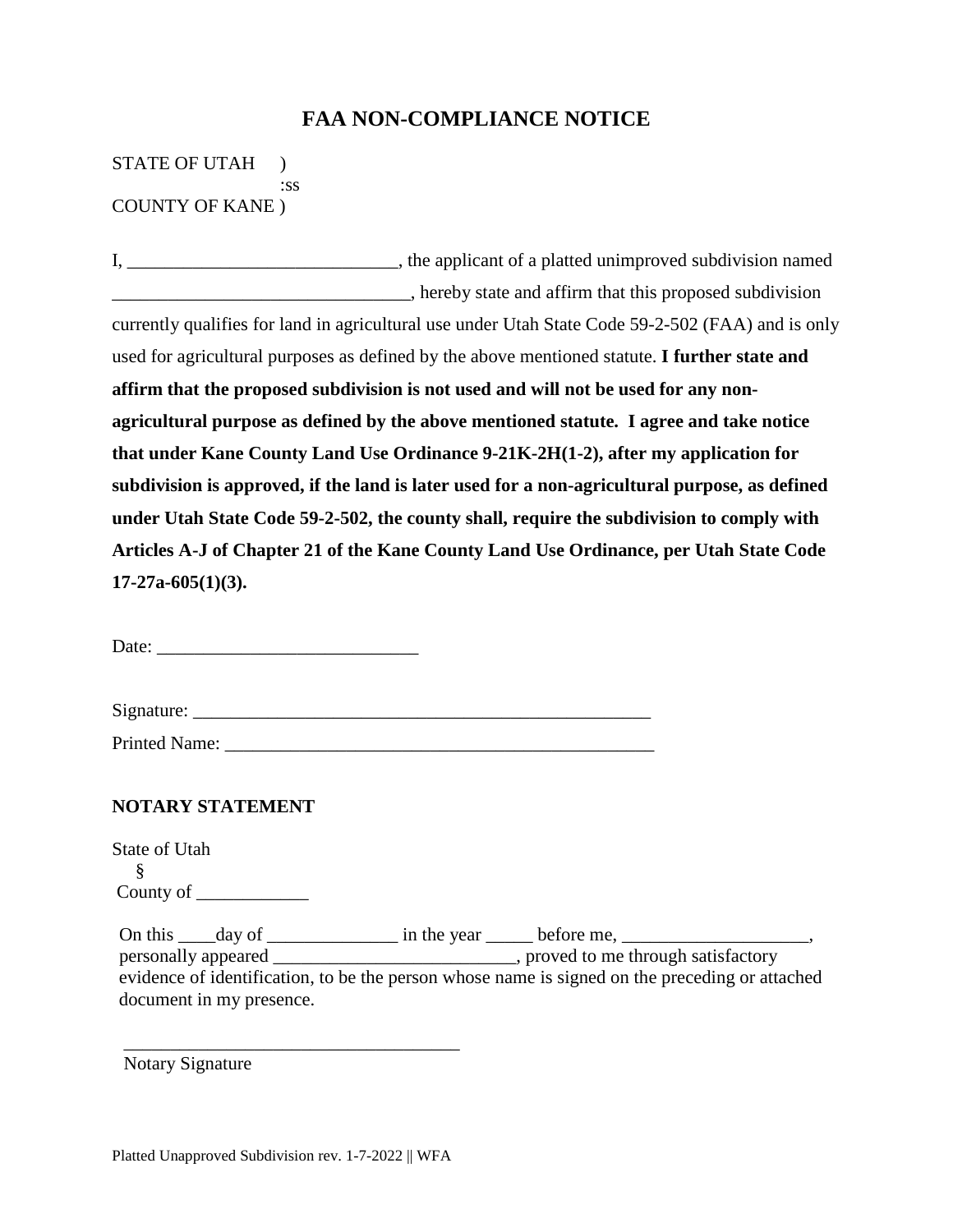## **Kane County Assessor 180 West 300 North, Kanab, UT 84741 (435)644-4926**

Date: \_\_\_\_\_\_\_\_\_\_\_\_\_\_\_\_\_\_\_\_\_

Land Use Authority 76 North Main Street Kanab, UT 84741

Re: Parcel(s)

On the date of this letter, I, Ryan Maddux, Kane County Assessor, certify that the above referenced parcels:

\_\_\_\_\_\_\_\_\_\_\_\_\_\_\_\_\_\_\_\_\_\_\_\_\_\_\_\_\_\_\_\_\_\_\_\_\_\_\_\_\_\_\_\_\_\_\_\_\_\_\_\_\_\_\_\_\_\_\_\_\_\_\_\_\_\_\_\_\_\_

\_\_\_\_\_\_\_\_ **Qualify** and taxes are in accordance with the Farmland Assessment Act (FAA).

Pursuant to Utah Tax Code 59-2-509 land will require a new application when:

- 1. The land has a change in ownership
- 2. The legal description of the land changes

\_\_\_\_\_\_\_\_ Has **not qualified** and are not taxed in accordance with the Farmland Assessment Act (FAA)

Please contact the Kane County Assessor if you have any questions regarding this matter.

Sincerely,

Ryan Maddux Kane County Assessor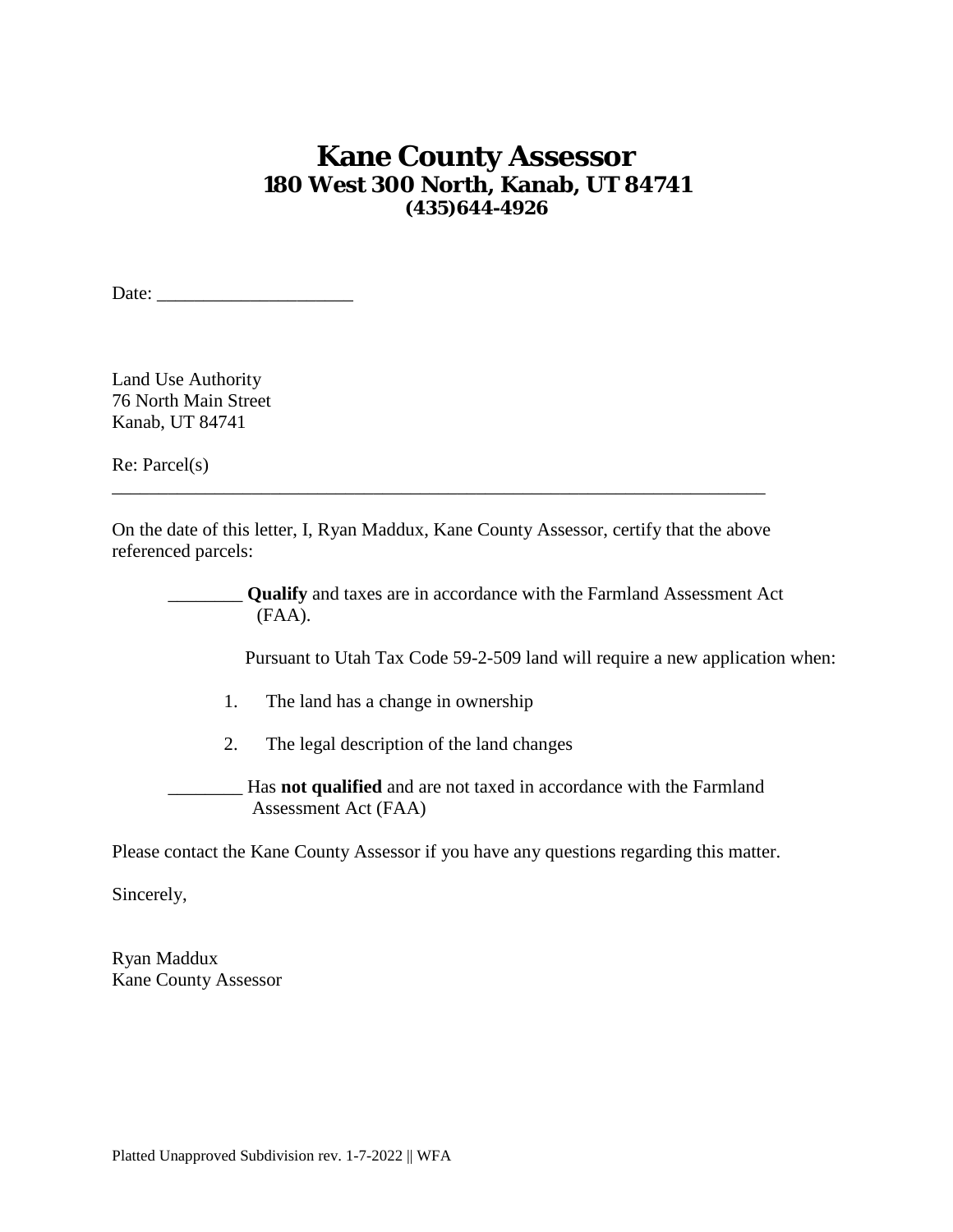## **Rural Unimproved Subdivision Water and Sewer System Declaration and Acknowledgement**

The following letter needs to be filled out and signed if no **water and/or sewer system exists** in the proposed platted unimproved subdivision and there are no current plans for future water and/or sewer systems.

| Name of the Subdivision: |  |
|--------------------------|--|
| Applicant:               |  |

Owner must initial all items below:

- 1. The Applicant declares that no **water system** exists in the above proposed Platted \_\_\_\_\_\_\_\_\_ Unimproved Subdivision and that there are no current plans for a future water system for the Rural Unimproved Subdivision.(Deed restriction will be recorded.) \_\_\_\_\_\_\_\_\_
	- 2. The Applicant declares that no **sewer system** exists in the above proposed Platted Unimproved Subdivision and that there are no current plans for a future sewer system for the Rural Unimproved Subdivision. (Deed restriction will be recorded.)
	- 3. The Applicant acknowledges that lots in the above proposed Platted Unimproved Subdivision will **not** be able to obtain a building permit until a water system and sewer system have been approved and installed in accordance with State law and County Ordinance.
- 4. The Applicant acknowledges that at no point will Kane County be liable or take \_\_\_\_\_\_\_\_\_\_responsibility for the lack of a water or sewer system or any other infrastructure or future improvements.

Signature:  $\Box$ 

#### **NOTARY STATEMENT**

 $\overline{\phantom{a}}$ 

| State of Utah |  |  |
|---------------|--|--|
|               |  |  |
| County of     |  |  |
|               |  |  |

On this \_\_\_\_day of \_\_\_\_\_\_\_\_\_\_\_\_\_\_\_ in the year \_\_\_\_\_\_ before me, personally appeared \_\_\_\_\_\_\_\_\_\_\_\_\_\_\_\_\_\_\_\_\_\_\_\_\_\_, proved to me through satisfactory evidence of identification, to be the person whose name is signed on the preceding or attached document in my presence.

Notary Signature

\_\_\_\_\_\_\_\_\_\_\_\_\_\_\_\_\_\_\_\_\_\_\_\_\_\_\_\_\_\_\_\_\_\_\_\_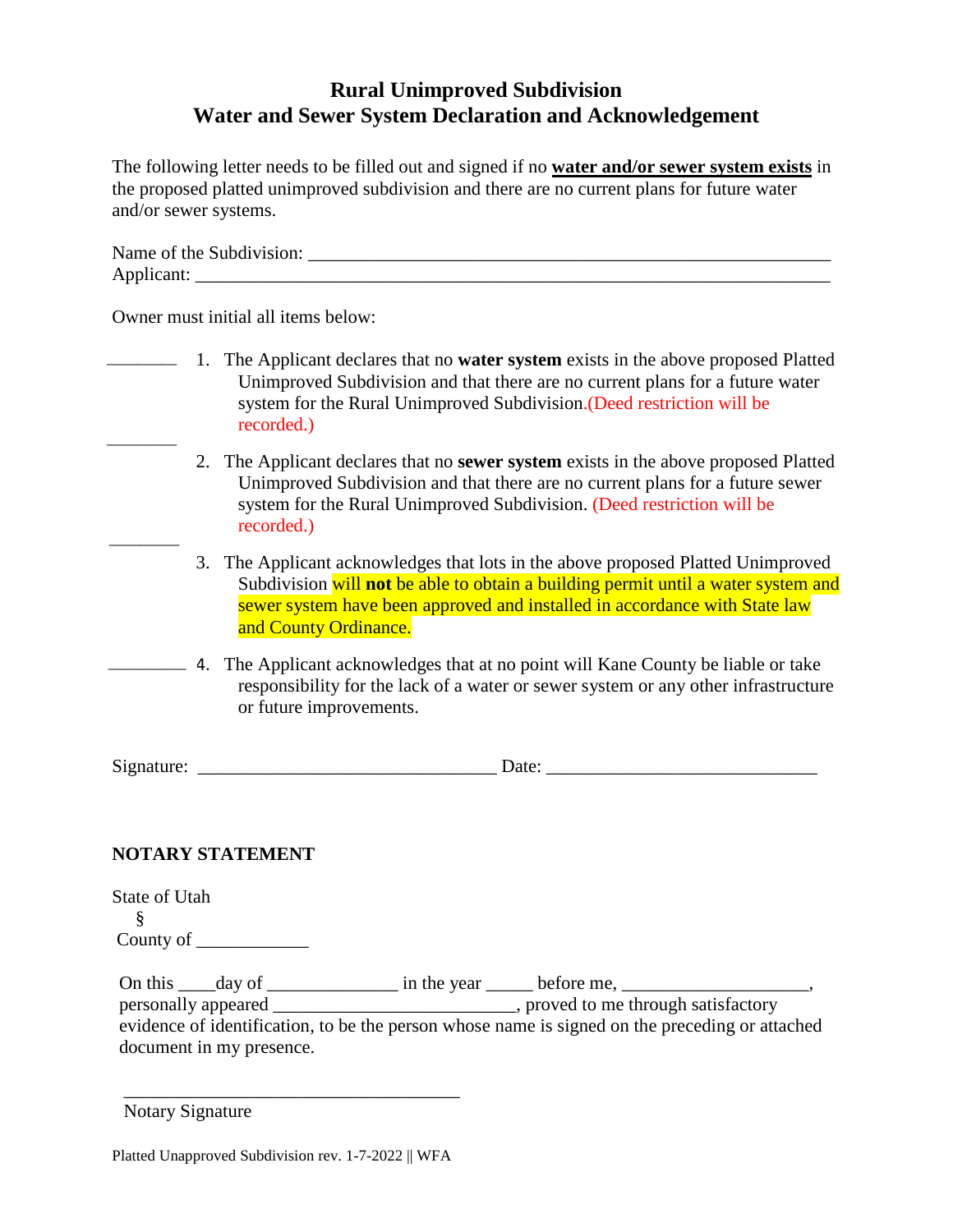## **LIEN HOLDER STATEMENT**

| Check one:                                                                             |                                                                                        |  |
|----------------------------------------------------------------------------------------|----------------------------------------------------------------------------------------|--|
| The above parcel is owned free and clear.<br>$\Box$                                    |                                                                                        |  |
| $\Box$<br>below AND complete Lender's Consent and Dedication form.                     | The above stated parcel is financed or a lien exists. *Please complete the information |  |
|                                                                                        |                                                                                        |  |
|                                                                                        |                                                                                        |  |
|                                                                                        |                                                                                        |  |
|                                                                                        |                                                                                        |  |
|                                                                                        |                                                                                        |  |
| I hereby declare that the information given above is true to the best of my knowledge. |                                                                                        |  |

\_\_\_\_\_\_\_\_\_\_\_\_\_\_\_\_\_\_\_\_\_\_\_\_\_\_\_\_\_\_\_\_\_\_ \_\_\_\_\_\_\_\_\_\_\_\_\_\_\_\_\_\_\_\_\_\_\_\_\_\_\_\_\_\_\_\_\_\_\_\_

Signature of Owner/Trustee Signature of Owner/Trustee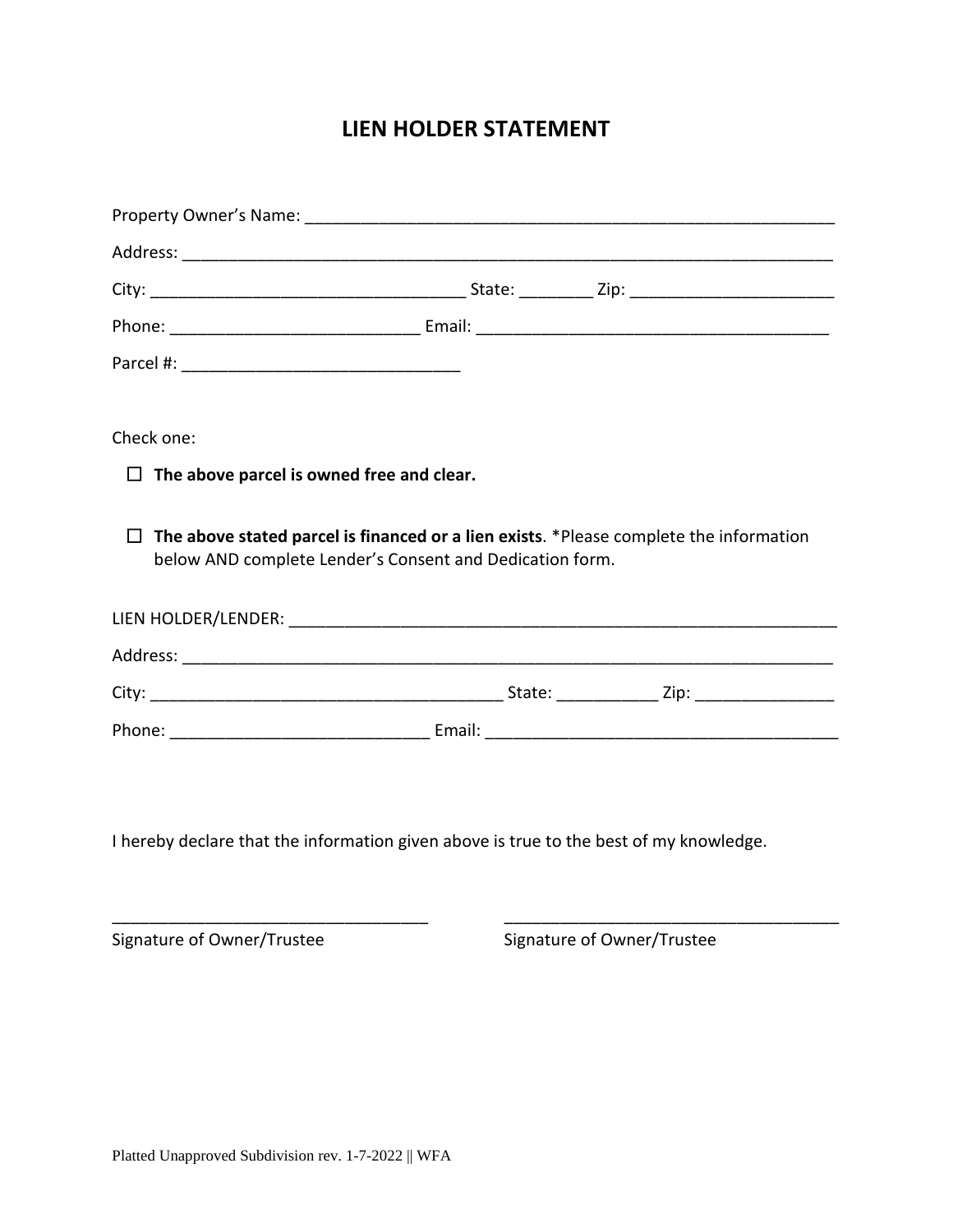## **LENDER'S CONSENT AND DEDICATION**

#### **LENDER'S ACKNOWLEDGMENT**

| Thereby consents to the recordation of the electric contract to the recordation of the                                                                                                                                       |  |  |  |
|------------------------------------------------------------------------------------------------------------------------------------------------------------------------------------------------------------------------------|--|--|--|
|                                                                                                                                                                                                                              |  |  |  |
| The property described on said subdivision plat of <b>The property described on said subdivision plat of</b><br>& affected by this Consent to record & Dedication is situated in Kane County, Utah, described as<br>follows: |  |  |  |
| Lender's Signature                                                                                                                                                                                                           |  |  |  |
| <b>NOTARY STATEMENT</b>                                                                                                                                                                                                      |  |  |  |
|                                                                                                                                                                                                                              |  |  |  |
|                                                                                                                                                                                                                              |  |  |  |
| duly acknowledged before me that he/she is the (Title) by the controller of (Financial                                                                                                                                       |  |  |  |
|                                                                                                                                                                                                                              |  |  |  |
| above instrument & was signed in behalf of said corporation by authority of its by-laws, and                                                                                                                                 |  |  |  |
| acknowledged to me that said corporation executed the same.                                                                                                                                                                  |  |  |  |
| <b>Notary Public</b>                                                                                                                                                                                                         |  |  |  |
|                                                                                                                                                                                                                              |  |  |  |

My Commission Expires: \_\_\_\_\_\_\_\_\_\_\_\_\_\_\_\_ Notary Public residing at City: \_\_\_\_\_\_\_\_\_\_\_\_\_\_\_\_\_\_\_\_\_\_\_State: \_\_\_\_\_\_\_\_\_\_\_\_\_\_County: \_\_\_\_\_\_\_\_\_\_\_\_\_\_\_\_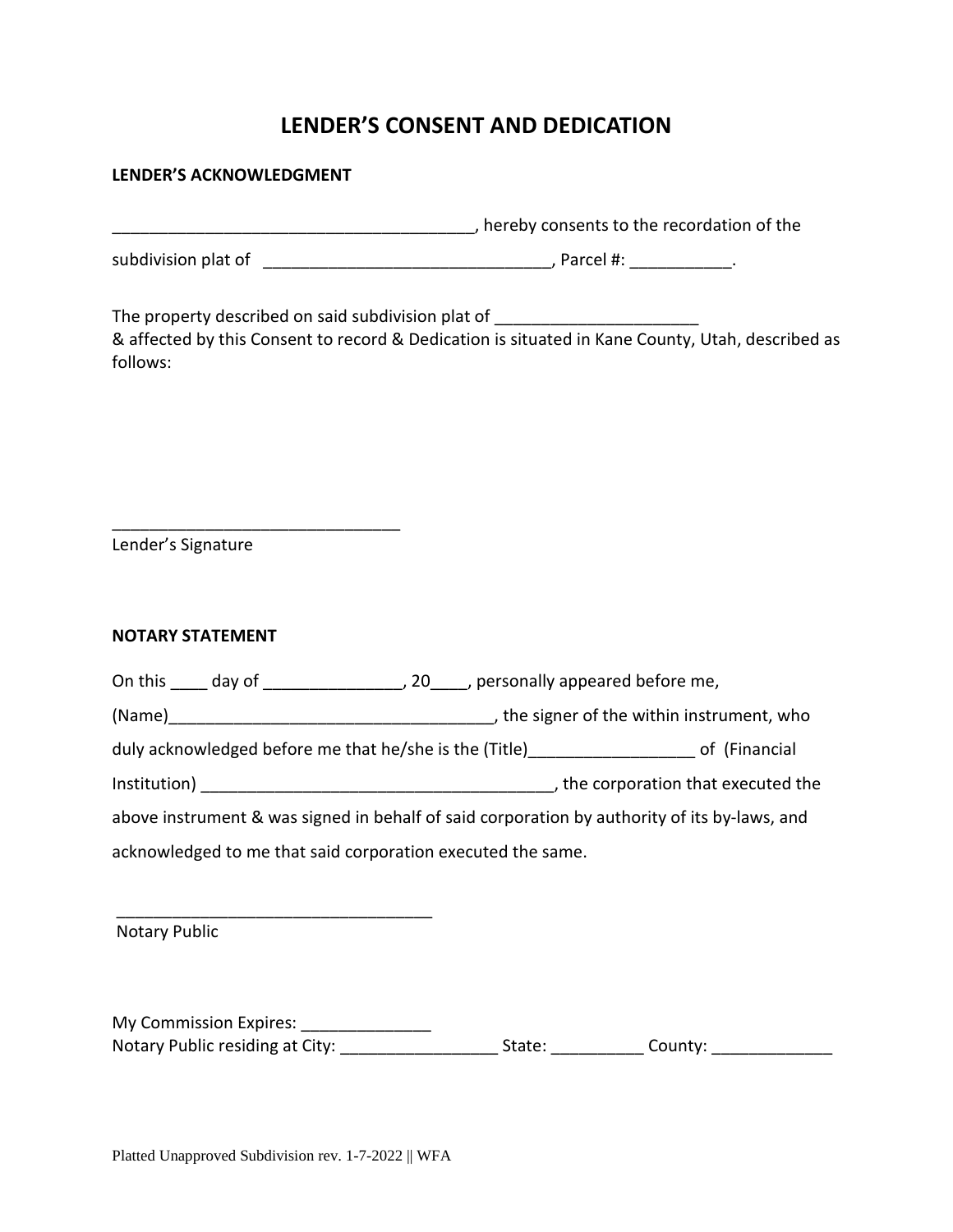# **ARTICLE M. PLATTED UNIMPROVED SUBDIVISION**

#### **[9-21M-1: INTENT:](https://www.sterlingcodifiers.com/codebook/getBookData.php?id=&chapter_id=84050&keywords=#s1238492) [9-21M-2: PLATTED UNIMPROVED SUBDIVISION APPLICATION:](https://www.sterlingcodifiers.com/codebook/getBookData.php?id=&chapter_id=84050&keywords=#s1238493) [9-21M-3: APPROVAL; EFFECT OF APPROVAL:](https://www.sterlingcodifiers.com/codebook/getBookData.php?id=&chapter_id=84050&keywords=#s1238494)**

#### **9-21M-1: INTENT:**

Hundreds of lots or parcels located in the county have been subdivided without first complying with the provisions of this chapter. Often, individuals have divided their property illegally at the direction of private professionals. Others have misinterpreted previous county ordinances and thought they were acting in conformity with applicable laws. Many of these unapproved subdivisions exist undetected for years and often are sold and then resold from the subdivider to a third party purchaser before the error is detected by the county. Beginning in 2009, Kane County created a subdivision ordinance that required greater improvements and strictly enforced the subdivision ordinance wherever possible. Since that time, although there is no legal duty to do so, Kane County has acted diligently to inform its residents that no property can be divided without first complying with state code and the county subdivision ordinance. The purpose of this article is to provide a plausible option for purchasers of property illegally subdivided prior to 2009 to bring their property into compliance while still maintaining a minimal level of appropriate land use development practices.

In 2012, Kane County adopted the rural unimproved subdivision ordinance [\(article K of this chapter\)](https://www.sterlingcodifiers.com/codebook/getBookData.php?ft=7&find=K) to allow a less restrictive means for dividing property. Although some of the requirements of the rural unimproved subdivision are the same and the end result is similar to this article, the "Platted Unimproved Subdivision", many landowners who own previously illegally subdivided land do not qualify for a rural unimproved subdivision because the application does not include all of the land as it existed prior to the illegal subdivision (sometimes referred to as the parent parcel). In order for illegally subdivided land to qualify for a rural unimproved subdivision the application must contain all of the land that was illegally subdivided from the original parent parcel and the application must be joined by all of the landowners if there is more than one. Under this article the applicant does not have to present all of the land that was divided illegally. The applicant must however present all of the land that they own contained within the parent parcel which existed legally before the illegal subdivision. (Ord. 2013-10, 11-4-2013, eff. 11-19-2013)

#### **9-21M-2: PLATTED UNIMPROVED SUBDIVISION APPLICATION:**

Notwithstanding articles A through J of this chapter, the land use authority may approve an application for a platted unimproved subdivision, if the following criteria and requirements have been met:

- A. The applicant shall complete, sign, and submit an official application together with any other required documentation, the form of the application having been prepared by the land use administrator, and pay the associated fee.
- B. The applicant shall submit proof by a preponderance of evidence that: 1) all of the land contained in the application was subdivided prior to January 1, 2009; 2) the act of subdivision was done by a person who is not the applicant or among the applicants, or by persons, none of whom are the applicant or among the applicants; and 3) the act of subdividing was done in any manner that did not fully comply with state code and county ordinance in effect at the time of the act.
- C. The application shall contain each and every lot or parcel of land owned by the applicant or applicants which resulted from the illegal subdivision of the same original piece of land. The original piece of land shall have been in compliance with all applicable state and county subdivision regulations before the illegal subdivision. This subsection shall not prohibit the approval of an application solely because there were multiple acts of illegal subdivision on the same original piece of land that occurred at different times.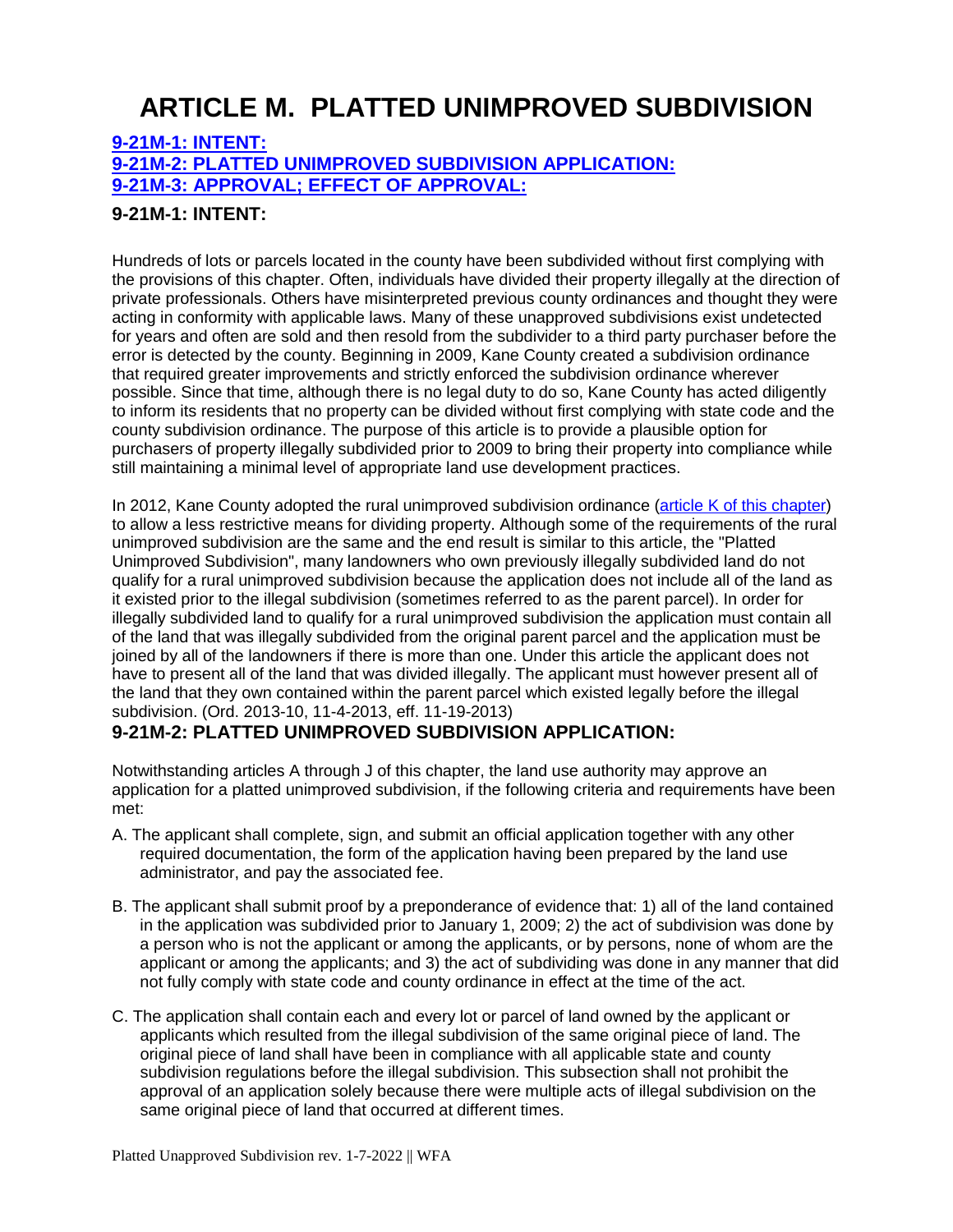- D. The application shall not include any portion of land previously approved under this article, article K or L of this chapter, or that is or was already part of an approved platted subdivision as shown by the records in the county recorder's office.
- E. Each lot or parcel in the application shall be:
- 1. Graphically illustrated on a subdivision plat, the form of which, notwithstanding the infrastructure and improvements required under this chapter, otherwise complies with the requirements of this chapter.
- 2. Located in a zoned area and otherwise conforms to the requirements of that zone as set forth in this title, including, but not limited to, size and area requirements. (Ord. 2013-10, 11-4-2013, eff. 11-19- 2013)
- 3. Each newly created parcel shall be provided with: a) legal recorded access to the utility and access easements and other rights of access that the parent parcel holds at the time of the subdivision application; b) a recorded public access and public utility easement(s) with a minimum of sixty six foot (66') width across the parent parcel for any roads that provide access beyond the development or are planned to provide access beyond the development or a minimum of fifty foot (50') width for roads that terminate within the development to provide access and utility easement(s) from the original point of access of the parent parcel to the newly created parcels. Roads that terminate within the development may be recorded as private easements rather than a public easement at the discretion of the applicant; c) a recorded utility easement across the parent parcel necessary to allow each newly created parcel access to the same utilities currently available to the parent parcel and planned future access for power, water, and other utilities, to be available to all the new parcel(s) in the future; and d) access and utility easement(s) from the original point of access of the parent parcel to the newly created parcel(s) to any public right-of-way. (Ord. O-2018-1, 1-12-2018)
- 4. Approved by the culinary water authority and the sanitary sewer authority, if a culinary water system or sewer system is included in the plans of the subdivision. (Note: Under Kane County ordinance and Utah State Code a building permit will not be issued for lots that do not first contain an approved culinary water and sewer system.) (Ord. 2014-1, 1-27-2014, eff. 2-11-2014)
	- F. The plat shall have a name for the subdivision that includes the words "Platted Unimproved Subdivision" which is distinct from all other recorded subdivisions in the County Recorder's Office.
	- G. The size, shape and location of the proposed lots as shown on the proposed plat may be different than the size, shape and location of the land as it was illegally subdivided prior to January 1, 2009, except that no lot shall be reduced in size if it is already smaller than ten (10) acres and no lot shall be reduced to a size smaller than ten (10) acres. Furthermore, the total number of proposed lots on the plat may be the same or less but shall not be greater than the number of lots created by the act of illegal subdivision prior to January 1, 2009.
	- H. The application shall not be inconsistent with the County General Plan.
	- I. Each existing easement (either by dedication or by prescriptive use) providing access to surrounding subservient properties shall be preserved and dedicated on the plat. Upon permission from the owner of the subservient lot, these existing easements may be realigned.
	- J. Any public right-of-way or utility easement (either by dedication or by prescriptive use) existing on the land contained in the application shall be preserved and dedicated on the plat.
	- K. Each existing and newly created access road or easement shall have a name for address purposes that is distinct from other road or easement names located in Kane County as approved by the Address Administrator.
	- L. The applicant shall submit an agreement of understanding with the Kane County Commission that in unincorporated areas of the County, dedicated roads will not be accepted, improved or maintained by the County, until the subdivision complies with articles A through J of this chapter, specifically including the width of the easement and the condition of the road.

Platted Unapproved Subdivision rev. 1-7-2022 || WFA